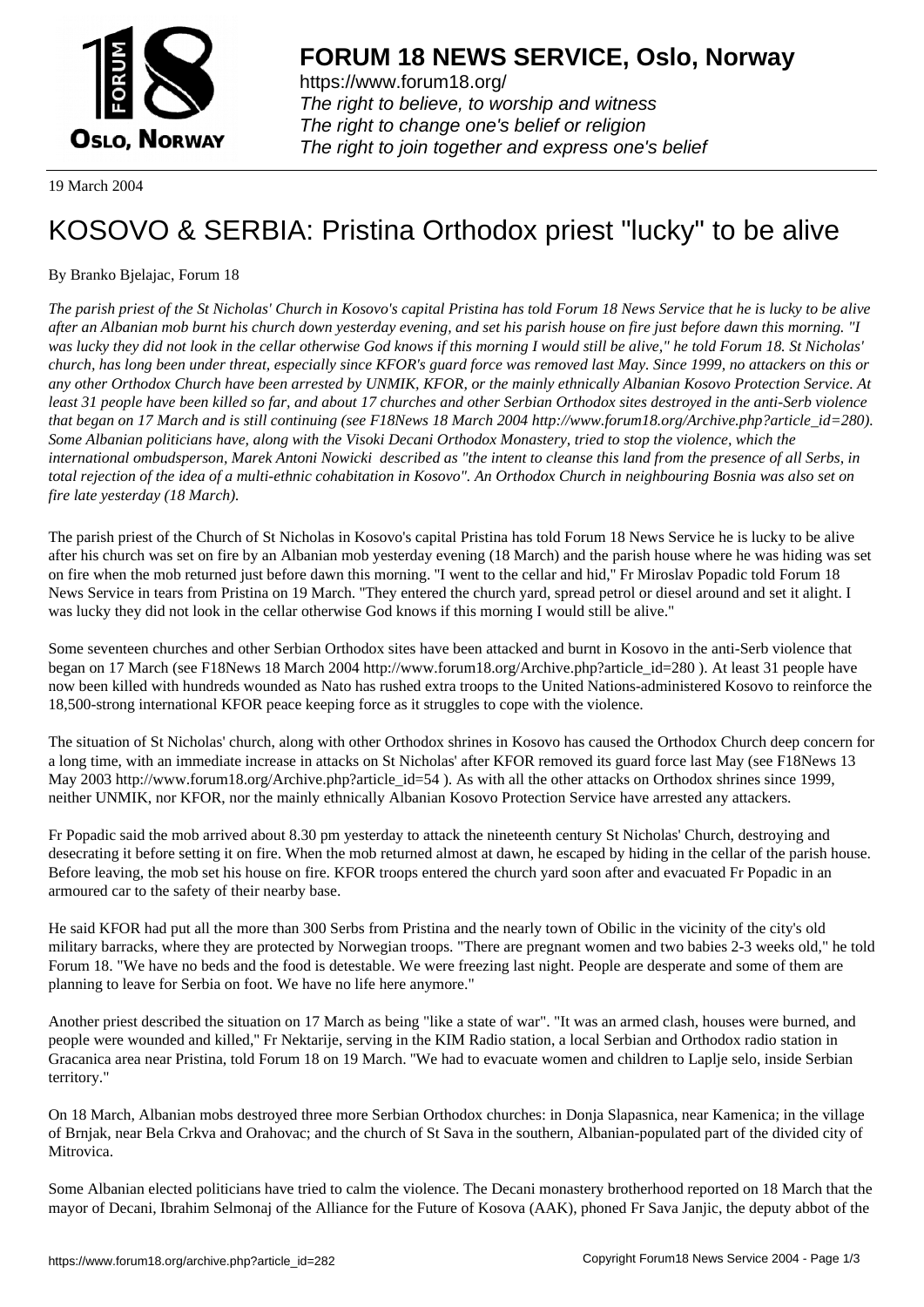area, were making all possible efforts to prevent the escalation of violence and damage to the monastery. Fr Sava thanked Selmonaj for his political leadership and responsibility.

Decani monastery also appealed to all political leaders to refrain from issuing emotional statements and to return to moderation and diplomacy to defuse the tensions. The monastery particularly appealed to the media to help the process of reconciliation and stopping the violence.

Zivojin Rakocevic, editor in chief of KIM Radio in Gracanica, believes the violence was organised by Albanian "tribal structures" which had never been brought under official control, whether under Ottoman rule, during the Yugoslav kingdom or under Communist rule. "Their teams of executors roam around and level everything that is not theirs, whatever does not belong to their nation. This is Albanian nationalism, and religion and faith does not have a part in this," he told Forum 18 on 19 March. "The international community today in Kosovo also does not control this irrational sentiment."

Marek Antoni Nowicki, the international community's ombudsperson in Kosovo, said yesterday (18 March) that "The recent developments have, however, suggested that not all members of the Albanian community in Kosovo really want this prosperous future. Instead, the current pictures of horrible violence and heinous criminal acts against members of the Serbian community and the international security forces create the impression in and outside Kosovo that there exists the intent to cleanse this land from the presence of all Serbs, in total rejection of the idea of a multi-ethnic cohabitation in Kosovo".

Attacks on churches have also spread to neighbouring Bosnia. The Holy Virgin's Birth Orthodox Church in Bugojno was also attacked, and its roof set on fire late yesterday (18 March), parish priest Fr Slavisa Djurisic reported.

In the wake of the attacks on fourteen Orthodox churches and other sites in Kosovo in the night of 17 to 18 March, mobs made reprisal attacks on mosques in the Serbian capital Belgrade, the southern Serbian city of Nis and on the Islamic community headquarters in the town of Novi Sad in the northern Vojvodina region, leaving them gutted (see F18News 18 March 2004 http://www.forum18.org/Archive.php?article\_id=280 ).

Visiting the remains of the mosque in Nis on 18 March Forum 18 saw the roof totally destroyed, the inside gutted and the minaret damaged. The walls have been daubed with Serbian nationalist graffiti, such as "Out of our land – this is Serbia!" Police are now guarding the remains of the building, and local people come to look at it as though it were a museum exhibit.

The Catholic bishops of Serbia and Montenegro condemned the wave of violence. ''With deep sorrow we commiserate with the Serbian Orthodox Church and the Islamic Faith Community because of the destruction and burning of the sacral sites, churches and mosques," they declared on 18 March. "Such destruction and burning represent acts deserving strong condemnation and regret, because they are putting down civilisation and especially the possibility of coexistence and mutual respect."

The Serbian government has been in permanent emergency session, while on 18 March the United Nations Security Council denounced "the large-scale inter-ethnic violence", calling for the province's authorities to ensure that the rule of law is maintained, all ethnic communities feel properly secure and the perpetrators of crimes are brought to justice.

Today (18 March) the government has organised a procession from the government building in Belgrade to the city's St Sava cathedral. Church bells across the country will toll.

For more background information, see Forum 18's latest Kosovo religious freedom survey at

http://www.forum18.org/Archive.php?article\_id=137

A printer-friendly map of Kosovo & Serbia (map title Serbia and Montenegro) is available at

http://www.nationalgeographic.com/xpeditions/atlas/index.html?Parent=europe&Rootmap=yugosl

The map follows international legal usage in indicating the boundaries of territories. Kosovo is in international law part of Serbia & Montenegro, although administered by the UN.

A printer-friendly map of Bosnia-Herzegovina is available at

http://www.nationalgeographic.com/xpeditions/atlas/index.html?Parent=europe&Rootmap=bosher

If you need to contact F18News, please email us at: f18news @ editor.forum18.org